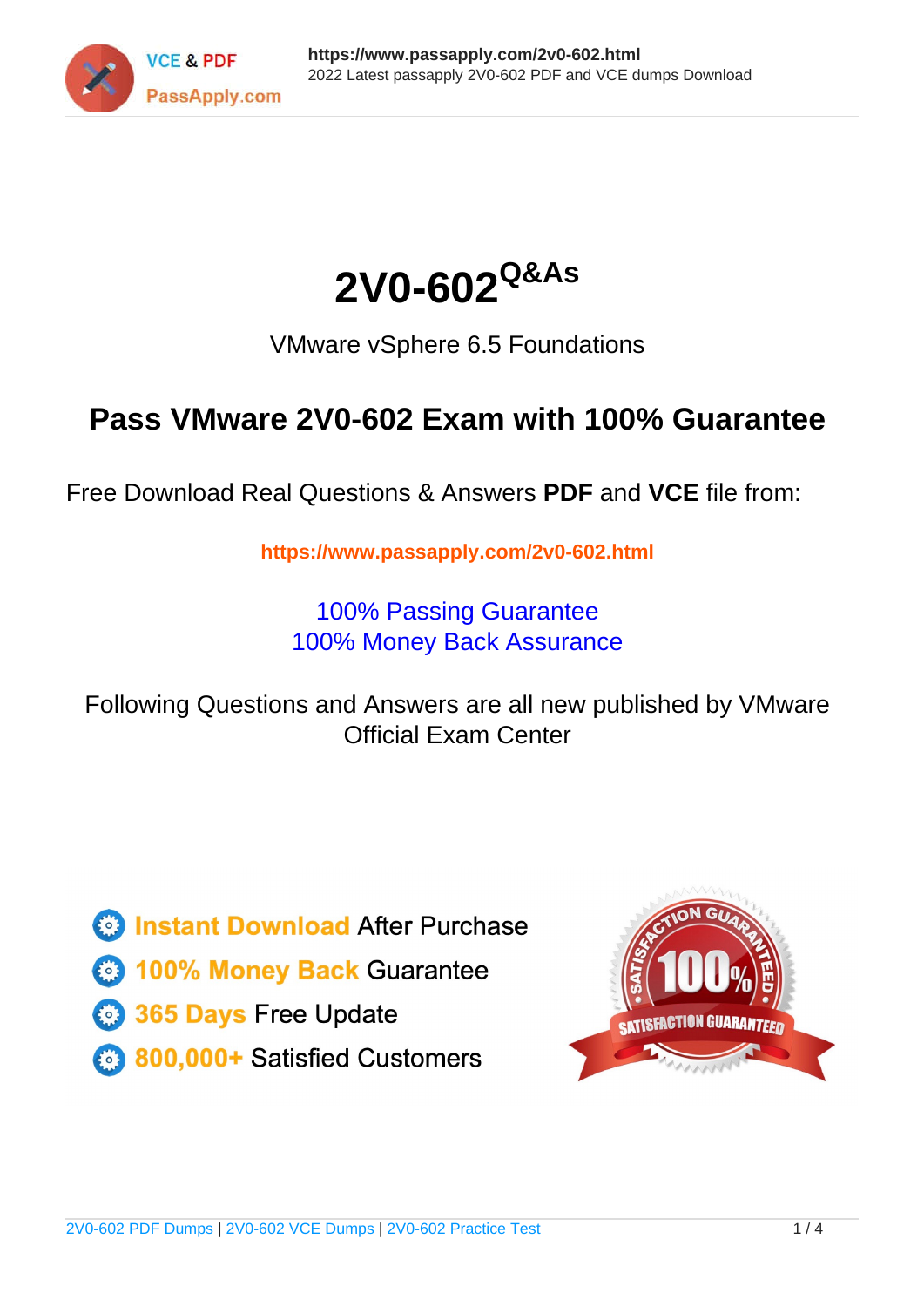

### **QUESTION 1**

When using vSAN, all the storage characteristics are specified by Storage Policies. Which parameter in vSAN Storage Policies can increase performance in a cache miss situation? (Choose the best answer.)

- A. Number of disk stripes per object
- B. Number of failures to tolerate
- C. Object space reservation (%)
- D. Force provisioning

Correct Answer: A

### **QUESTION 2**

Which is the VDP appliance available storage configuration maximum?

- A. 2 TB
- B. 62 TB
- C. 8 TB
- D. 4 TB
- Correct Answer: C

### **QUESTION 3**

ESXi 6.x can be installed upon which three supported hardware configurations? (Choose three.)

- A. Local disk connected through Serial ATA (SATA)
- B. Intel NX/XD disabled for the CPU in the system BIOS
- C. 1 GbE network adapter
- D. 2 GB of physical RAM
- E. Intel NX/XD enabled for the CPU in the system BIOS

Correct Answer: ACE

### **QUESTION 4**

Which three features can be enabled for a new host cluster? (Choose three.)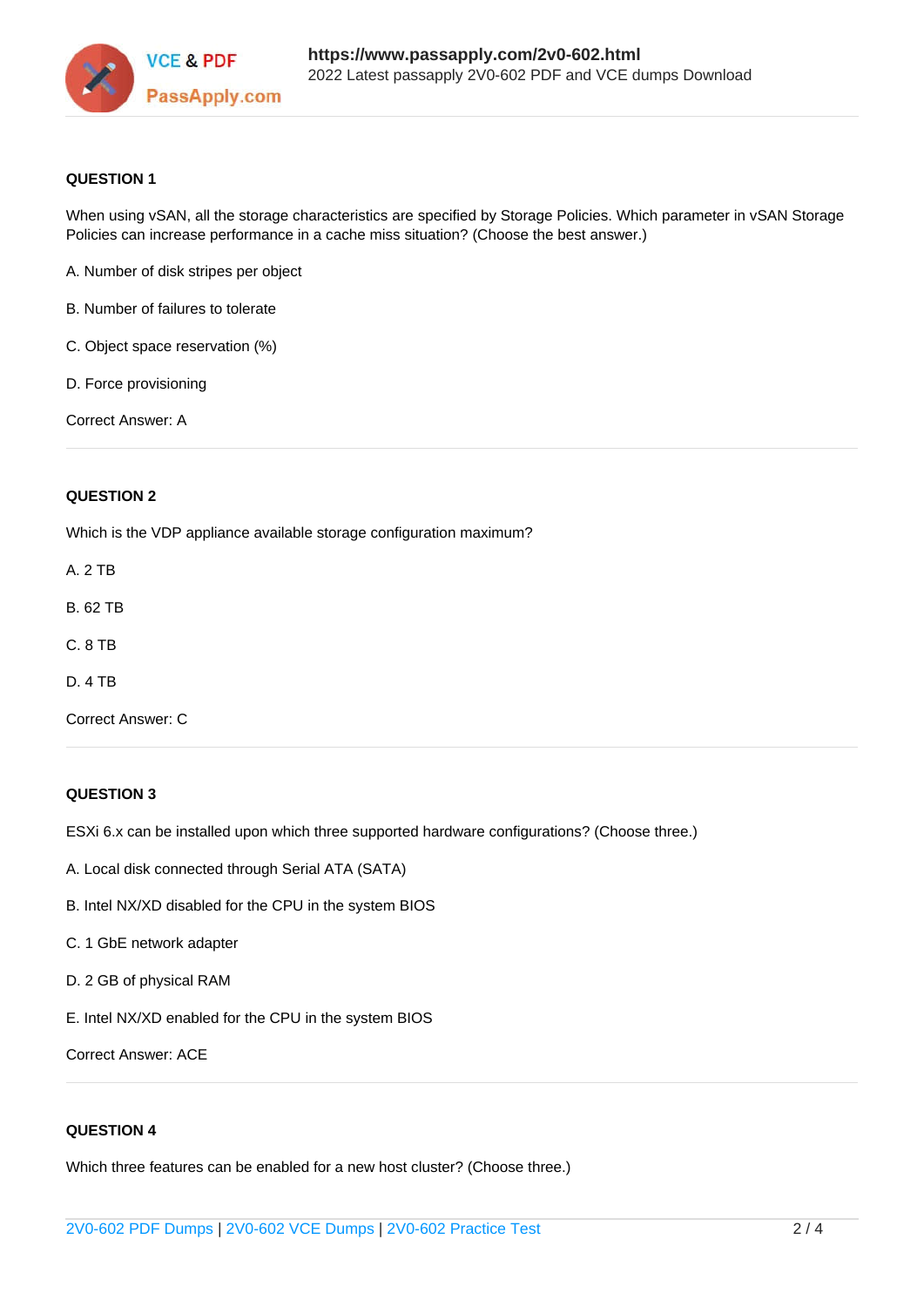

- A. Storage Distributed Resource Scheduling
- B. High Availability
- C. Fault Tolerance
- D. Distributed Resource Scheduling
- E. Virtual SAN

Correct Answer: BDE

### **QUESTION 5**

An administrator attempts to install vCenter Single Sign-On Server. The installer returns an error message indicating that the installation failed. Prior to the installation, all setup prerequisites were met. The administrator has generated a vCenter Server Single Sign-On support bundle. Which two files should the administrator analyze to determine the cause of the failure? (Choose two.)

- A. Server\utils\logs\imsTrace.log
- B. Server\utils\logs\install.txt
- C. %TEMP%\utils\logs\vminst.log
- D. %TEMP%\vminst.log

Correct Answer: AD

http://kb.vmware.com/selfservice/microsites/search.do?language=en\_USandcmd=displayKCandexternal Id=2033880 https://www.vmware.com/support/ws5/doc/intro\_techsup\_ws.html

[2V0-602 PDF Dumps](https://www.passapply.com/2v0-602.html) [2V0-602 VCE Dumps](https://www.passapply.com/2v0-602.html) [2V0-602 Practice Test](https://www.passapply.com/2v0-602.html)